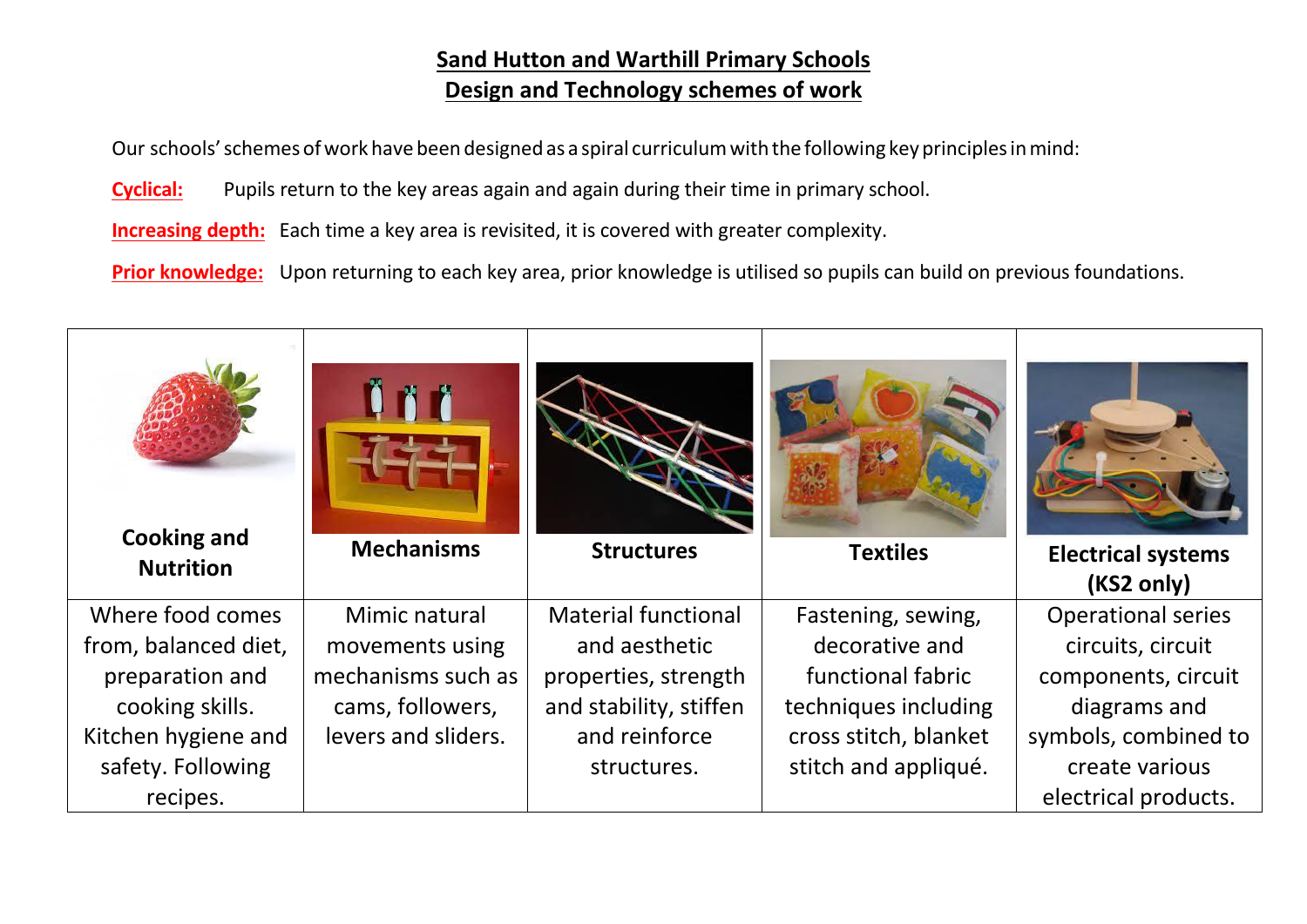# **Warthill CE Primary School**

# **Design and Technology Long Term Plan**

|                   | Autumn                      | Spring                      | Summer                                   |
|-------------------|-----------------------------|-----------------------------|------------------------------------------|
| Infants<br>Year A | Build a chair for Baby Bear | Puppet show                 | Grow it, cook it, eat it!<br>(Jam Tarts) |
| Infants<br>Year B | Dancing decorations         | Build an explorer's shelter | Wheels and axles                         |
| Infants<br>Year C | Our fabric faces            | Fruit and vegetables        | Moving story books                       |
| Juniors A         | Weaving                     | Mayan meals                 | Sculptures                               |
| Juniors B         | <b>TBC</b>                  | <b>TBC</b>                  | <b>TBC</b>                               |
| Juniors C         | <b>TBC</b>                  | <b>TBC</b>                  | <b>TBC</b>                               |
| Juniors D         | <b>TBC</b>                  | <b>TBC</b>                  | <b>TBC</b>                               |